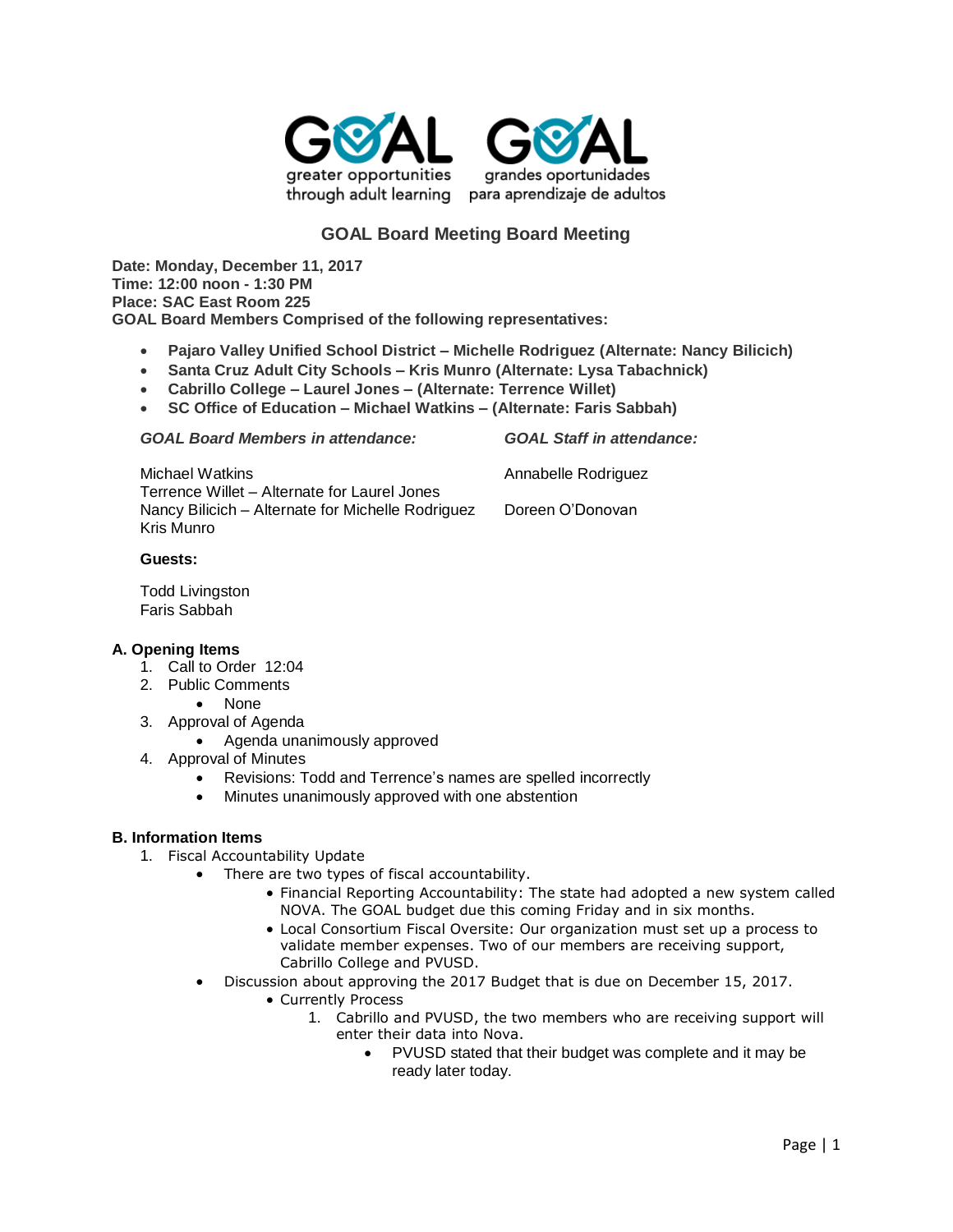- There is no MOE money in the PVUSD current budget. They track Santa Cruz City Schools budget separately as services are spent.
- MOE money rolled into larger picture. Michelle's board is pushing money to be spent by area.
- 2. A report is generated by Nova and comes to Director for certification.
	- Budgets and expenditures are included in the report. Financial backup will be attached to the document.
- 3. The GOAL board will review the budget once received via email after today's meeting and call Annabelle with any questions they may have.
- 4. Board members will approve the budget via email.
- 5. Cabrillo and PVUSD's reports will be submitted separately by each organization.
- Discussion about Short Budget Certification Timeline
	- The board wants to see the December 2017 budget before Annabelle certifies it this week.
	- It was noted that the NOVA training wasn't held until 12/1/17, so there has not been much time to fully implement the new data system.
	- Annabelle shard that prior to this meeting she met with PVUSD including Superintendent Michelle Rodriguez and Todd to discuss the form that will be used Also discussed and agreed was a the template to be used as a Work Plan to collect program data including what AEBG programs are being offered, locations of these and measurable outcomes.

# **Vote: The process for approving the December 2017 Budget Submission in NOVA.**

• Kris Munro moves that the board use the certification Report as shown on the coversheet. Nancy Bilicic seconds. Unanimous agreement.

### **Vote: The board approved one time authorization for the consortium director to review and authorize the budgets submitted by consortium members.**

- Michael Watkins moves for a onetime authorization for the consortium director to review and authorize the budgets submitted by consortium members. Kris Munro seconded. Unanimous agreement.
- Discussion about creating a GOAL consortium specific process for consortium fiscal oversite in the future
	- The board wants to see the budget before Annabelle certifies it
	- They want to track what is being spent, when and where delivered.
	- The current process will be considered in the future.
	- Administrative and overhead expenses will be divided between the focus areas, based on the number of students in each program.
	- There was discussion about replacing board member names with CBO names on the documents.
	- PVUSD has noted that their financial reports will be 80-100 pages.
	- Expenditure reports come to Annabelle PVUSD has said that the financial reports will be 80-100 pages.
	- The board will discuss fiscal oversight in the future and at the retreat.

## **Recommendation: The board will further discuss and then finalize a robust financial oversight model at the retreat and a future board meeting.**

• Discussion about the funding of future funding.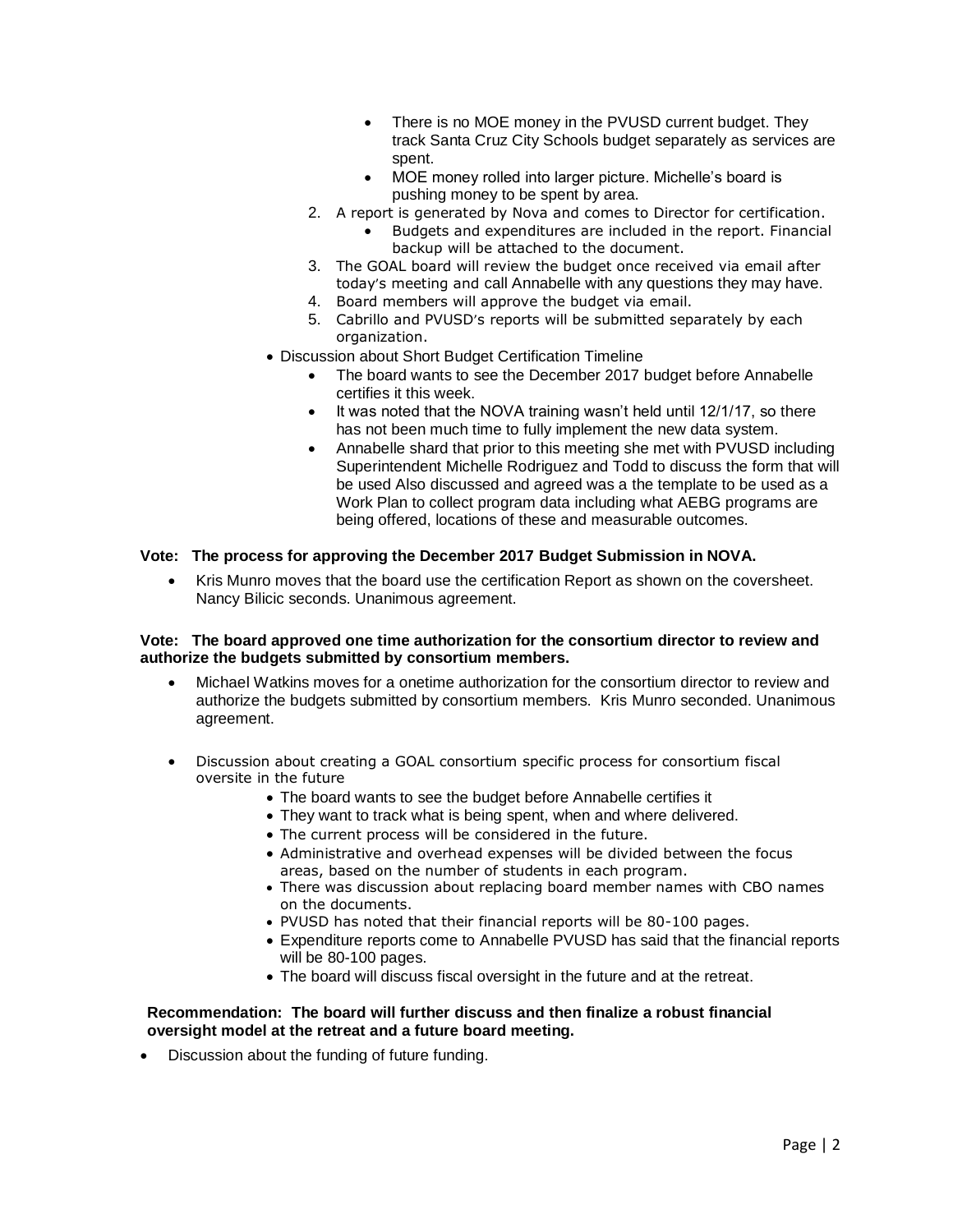- There was a question about when new money becomes available to the consortium. Where is it expected that programming might expand? There was agreement that programming could expand out of the current school district's area at that time.
- There was a question about how funds should be expended by county or by specific district? Terrence clarified that MOE money is a past concept. The trend is to not think countywide, however; the board can consider the countywide prospective at the retreat.

## **2. GOAL Spring Retreat Planning Topics to Consider**

- The board requested that Annabelle propose data metrics that the board will use to measure the following:
	- Success of programs
	- Are we aligned with the workforce, Labor market information?
	- Look at CTE, Basic Ed, GED and ELS.
	- Career pathway articulation
	- What is being delivered and where
	- Consider the logic model created at the 2017 retreat.
- Expansion of the board to more than four people.
- Review annual plan and consider next year's plan.
- Who should attend: It was determined that only the board will attend.
	- Have steering committee provide input in advance.
	- Provide suggested metrics.
- Suggestion to have outside facilitator.
	- Might be good to come up with some visioning tasks to share with the facilitator ahead of time. What areas to see future developed?
	- Would be good that the person has some background in AEBG.
	- Annabelle will arrange a facilitator that meets the requirements.
- Pathways: The state has organized careers into 16 pathways. Many of adults want to work in those fields. The board would like to review from middles school to UCSC; what is being done in the county? This is also part of the S4C conversation. K-12 articulation to Cabrillo and Guided pathways. Where does Adult Ed fit into that?
	- How does GOAL support this?
	- Consider that some High school newcomers aren't able to meet high school graduation requirements. How can we get them into the workforce and support them to continue their education.
- Discussed the new requirement for multiple measures. ESL students must complete in 3 years. Students must complete English and Math remediation in 1 year. The new requirement will increase the prominence of adult education pathways. Adult school college alliance critical.
	- AB705. Community colleges are required to use high school GPA and transcript data. Language is a bit vague. Students are not blocked from taking lower level classes and there is no enforcement mechanism. This change is a big relive from those who we were over –remediating.
	- ESL credit classes are covered, not non-credit. (They are all on S4C)

# **3. Review of GOAL Website**

- Students could do some photography. For example ask students at Harbor High to take photos.
	- Will do stock photos at first and then transition to local pictures
- Partners
	- Only listing partners that have agreed to be included for example Community Bridges.
	- Hoping the number of partners will grow.
	- Can add more partners to the website easily, and can add more to brochures in future printings.